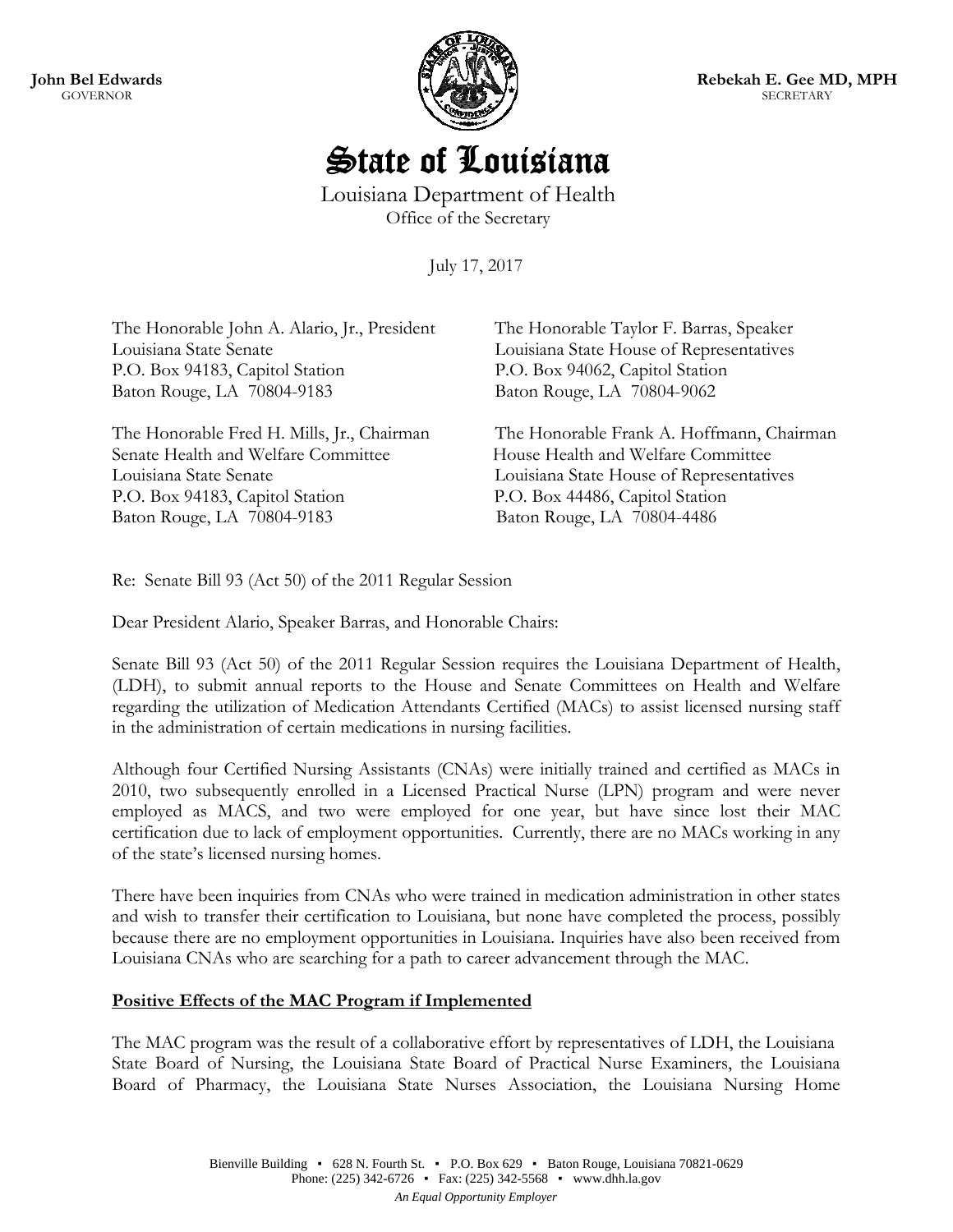Senate Bill 93 (Act 50) of the 2011 Regular Session July 17, 2017 Page 2

Association (LNHA), and the Louisiana Technical College System. These entities felt that the utilization of MACs to administer routine medications would allow licensed nurses more time to work directly with Residents. Programs similar to the MAC are utilized in other states, such as Texas, Kansas, Maryland, Ohio, Utah, Maryland, Nebraska, Iowa and Missouri.

The positive effects of the MAC program if implemented are noted below:

- Relieving licensed nurses of routine medication duties, freeing them up to provide more one-on-one care and give more individualized attention to Residents;
- Enhancing the nurses' ability to respond more quickly to Resident's needs;
- Decreasing burn-out and overtime of licensed nurses, providing a cost savings to nursing homes;
- Provision of a career ladder for CNAs;
- MACs could be responsible for medication administration as well as assisting with general daily living care during times of disaster, such as evacuations and hurricanes;
- Decreasing medication errors due to fewer interruptions and distractions, which has been demonstrated by studies in Missouri and Utah; and
- Providing stability of staff administering medications resulting in less dependence by facilities on utilization of licensed nurses from staffing agencies to meet required nursing hours.

## **Concerns about the MAC Program**

Although initially enthusiastic, nursing homes have not responded as anticipated.

Additional concerns regarding the MAC program:

- It is reasonable to expect that MACs are paid a higher hourly wage than CNAs because they shoulder the additional responsibility of medication administration. This would mean an increased cost for nursing homes who utilize MACs, although it is conceivable that this cost could be mitigated by a decrease in nurse overtime reimbursement.
- Nursing facilities have expressed concern about liability. Because MACs are not trained to the level of a licensed nurse, there has been hesitancy to incorporate the MAC into the complex task of medication administration in the interest of resident safety.
- Lack of public education regarding the function of the MAC
- Licensed nurses uncomfortable with supervising what they perceive as less qualified staff